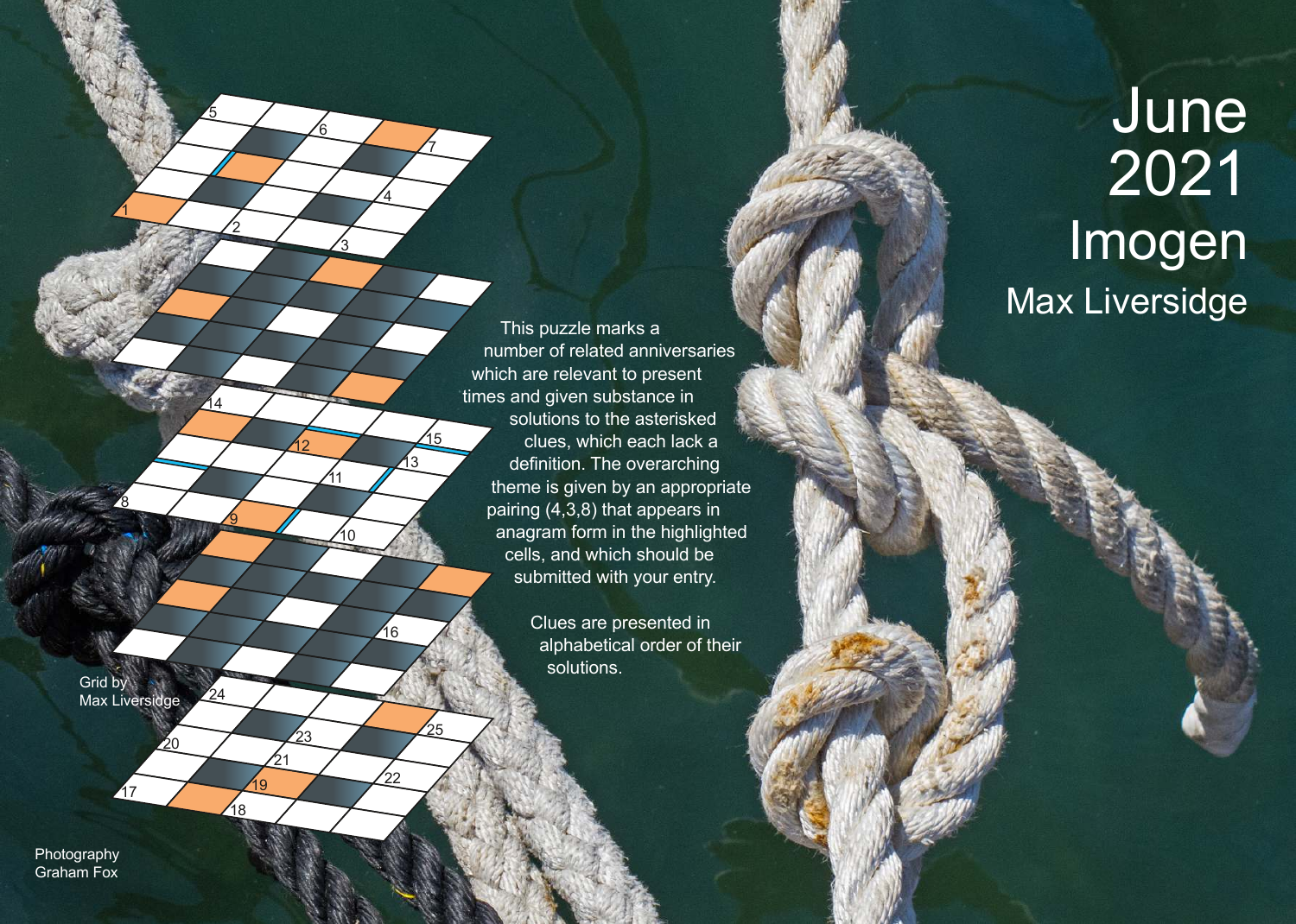| <b>MON</b>                                                 | <b>TUES</b>                                                                           | <b>WED</b>                                                             | <b>THURS</b>                                                   | <b>FRI</b>                                                                     | <b>SAT</b>                                               | <b>SUN</b>                                    |
|------------------------------------------------------------|---------------------------------------------------------------------------------------|------------------------------------------------------------------------|----------------------------------------------------------------|--------------------------------------------------------------------------------|----------------------------------------------------------|-----------------------------------------------|
|                                                            | 1 <sub>2aw</sub>                                                                      | 2 19to, 18ac                                                           | $325$ to*                                                      | 4 $25up,7to-2*$                                                                | $5$ 25ba, 24to-3*                                        | $6$ 12to, 9ba, 8aw*                           |
|                                                            | Cancel banns-<br>bachelor to elope with<br>soprano before middle<br>of next month (5) | Serenade perhaps<br>winning heart of Robin's<br>girl $(4)$             | Taking seconds of iced<br>champagne, finish<br>under table (5) | Priest dons vestment at<br>start of rite (6)                                   | Two helpings of crisps<br>horribly salty (7)             | Daughter, not a virgin,<br>rejected (7)       |
| $7$ 13to, 10ba                                             | $8_{3d}$                                                                              | $93aw-4$                                                               | $10$ 22ba-3,21aw*                                              | $11_{6d}$                                                                      | Merriam-<br>$12$ 20up<br>Webster                         | $13$ 1ac, 3aw-3*                              |
| Propose finally pretty<br>heartlessly in wood (5)          | What might give<br>someone on themed<br>night out new<br>appearance up top? (5)       | A foreign title is<br>woman's right (4)                                | Four men finally marry (5)                                     | Like one about to get<br>plastered, sample<br>alcohol at hydro (5)             | Display new presents<br>Scots hide rarely (5)            | Left to take food with a<br>certain woman (7) |
| $14_{1d*}$                                                 | $15$ 20ac-3                                                                           | 16 <sub>21up</sub>                                                     | $17_{15ba,14to*}$                                              | $18$ 18ba, 17aw-2                                                              | 19 <sub>4ba</sub>                                        | 20 <sub>23to</sub>                            |
| Addition eventually to<br>series of family<br>members? (5) | Here one goes mad,<br>missing opening of<br>ceremony (3)                              | Absolute refusal to<br>accept one back, which<br>may provoke tears (5) | Pretty devious to<br>conceal love (7)                          | Here the theme may<br>end, Romeo returning<br>single $(4)$                     | Call for thematic token $(4)$ one ready for a row $(4)$  | Loud shout from Rector,                       |
| $21_{4d-4*}$                                               | $22$ <sub>18up</sub>                                                                  | $23$ 5ac, 7to-2*                                                       | $24$ 5to*                                                      | $25$ 24to                                                                      | $26$ 24up                                                | $27_{11ba}$                                   |
| Difficulty to get holiday<br>at last $(4)$                 | First off, percussion and<br>bass leading a dance (5)                                 | Minister is keeping<br>pounds back (6)                                 | Shirt comes in two<br>sizes (5)                                | One's sharp to secure<br>tea, say, almost<br>abandoned by the<br>others? $(5)$ | People securing what<br>thematic cake comes<br>in? $(5)$ | Like Tim, Des avoids<br>fate $(4)$            |
| 28 16d, 22to-2                                             | 29                                                                                    | 30                                                                     | Day 13<br>$1ac, 3aw-3(7)$                                      |                                                                                |                                                          |                                               |
| Hurrying a bit to<br>become one in<br>Scotland (3)         |                                                                                       |                                                                        | <b>CLEMENTS</b>                                                |                                                                                |                                                          |                                               |
|                                                            |                                                                                       |                                                                        | Drawing by Frank Paul                                          |                                                                                |                                                          | Jun 2021                                      |